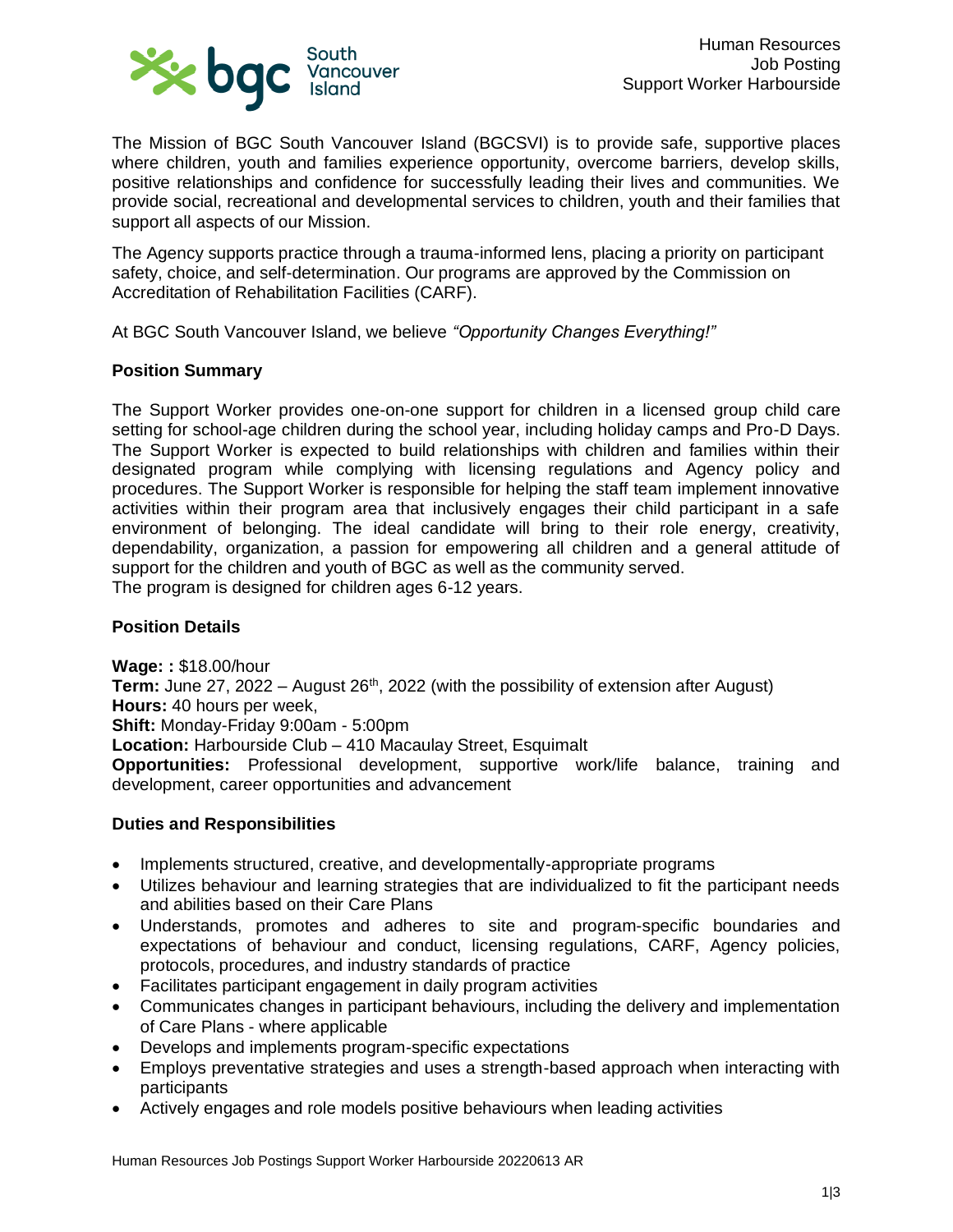

- Utilizes learning theory approach (visual, verbal and tactile/experiential) when interacting with participants
- Provides direct supervision and sets healthy boundaries including physical, environmental, emotional, psychological, and social to ensure participants safety
- Contributes to the implementation and/or development of innovative age-appropriate programs
- Develops an Individual Care Plan which supports family involvement, as needed
- Liaises between staff, families, Supervisor and other internal Agency contacts when necessary for resource referrals
- Implements appropriate protocols and procedures when conflict arises within the staff team, supervisor, participants, and/or families

## **Desired Qualifications**

- **Applicants must be 19 years or older** as per licencing regulations
- Minimum high-school diploma, plus one year of recent experience working with children and youth ages 6-12 years (camp or licensed child care setting an asset)
- Minimum of 20 hours of training or courses in one of the following areas: child development, guidance, health and safety, or nutrition
- Current Standard First Aid certification/CPR C
- Reliable transportation
- Successful Criminal Record Check Clearance
- This position requires double COVID-19 vaccination
- *Additional Consideration Will Be Given To Those Who Have:*
- A demonstrated innovative and inclusive program planning and a preventative approach to behavioral management
- Excellent communication skills

# **To Apply**

- *Please submit your resume and cover letter to [employment@bgcsvi.org](mailto:employment@bgcsvi.org) indicating which position you are applying for in your email subject line* and clearly demonstrating how your experience and qualifications relate to this position
- In the first line of your cover letter, please use our tag line *"Opportunity Changes Everything"*
- We thank all who apply. In align with our mission, we strive to create safe, supportive places and welcome all to apply

## *Important Note Regarding COVID-19*

- This is a front-line position working in direct contact with youth, and it is considered safe according to governmental guidelines for pandemic outbreaks.
- As an organization we are taking the necessary precautions and adhering to all Provincial Health Services Authority (PHSA) recommendations on sanitization and social distancing in close proximity.
- This position requires double COVID-19 vaccination
- Please do not apply if you are at risk with underlying health concerns or have your own personal concerns regarding social distancing that go beyond the PHSA's recommendations as we cannot accommodate while adhering to governmental directives